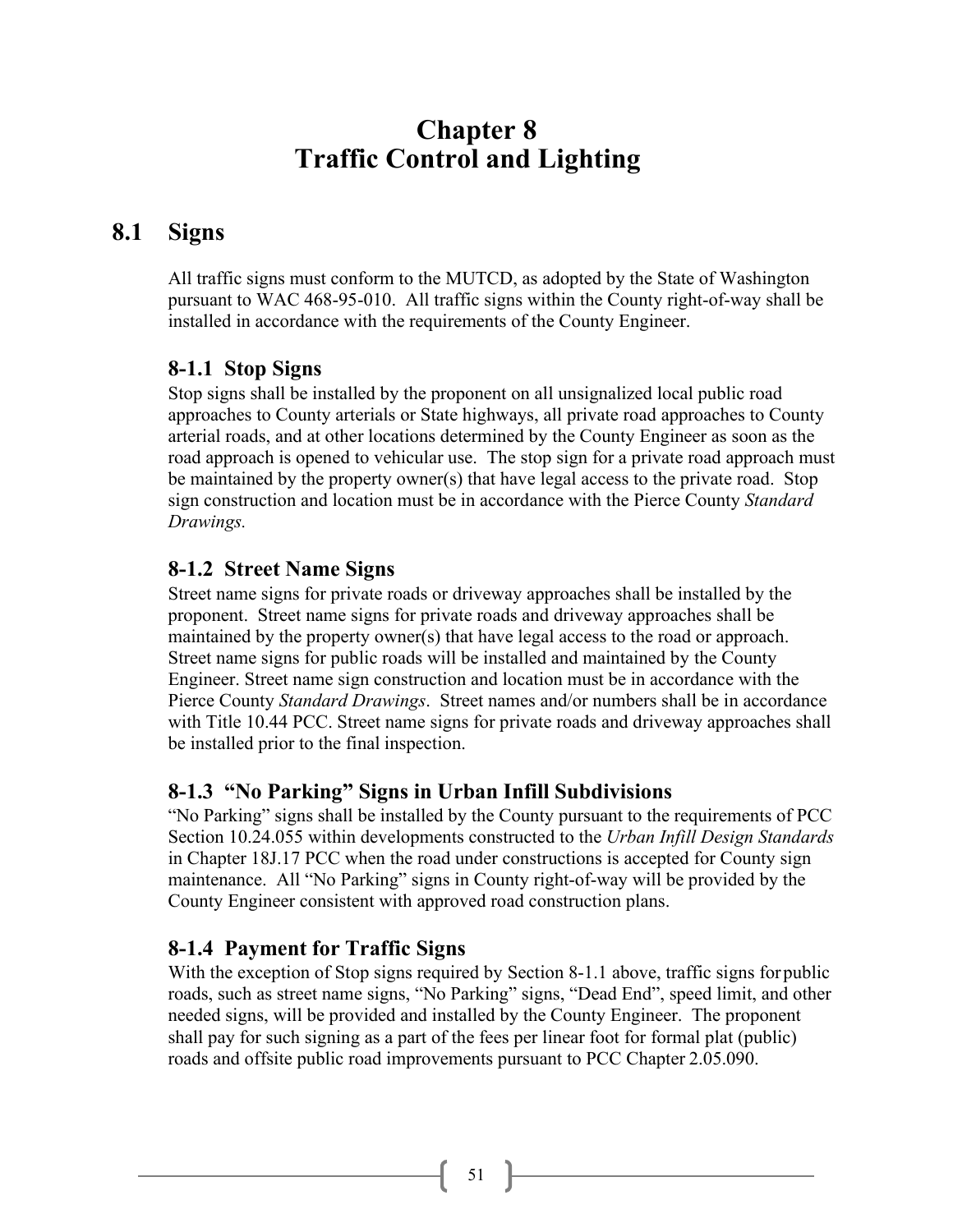## **8.2 Pavement Markings**

Pavement markings are required on all County arterials and roadways having channelization, consistent with the requirements of the County Engineer. Roadway striping, raised pavement markers (RPMs) or other traffic delineators shall be installed in accordance with the approved plans, the MUTCD, and the *Standard Drawings*.

RPMs can only be used along the right edge line at locations where an engineering study has determined the markers are essential to preserving pedestrian, bicycle, and motor vehicle safety. At the initiation of the engineering study, local bicycling organizations, the regional member of the State Bicycling Advisory Committee, or the WSDOT Bicycle and Pedestrian Program Manager shall be notified of the study for review and comment.

The County Engineer reserves the right to do all striping, buttoning, and delineation work. Reimbursement to the Department shall be made before the County accepts the overall project for dedication or maintenance and before the County releases the financial guarantee. The Engineer will indicate on the approved road construction plans that the County Traffic Engineer shall be contacted prior to construction to confirm the County's intent to do the work and charge the proponent or, if not feasible, require the proponentto do the work. If the County Engineer elects to do the work, the proponent will be required to submit a financial guarantee to the County in an amount established by the County before the work starts. Before any pavement marking work takes place, the Engineer and/or Contractor shall contact the Pierce County Traffic Operations Center. An onsite meeting may be required to preview the work, markings, layout, and method of construction.

### **8-3 Signals**

Design of traffic signals, when required, shall be coordinated with the County Engineer in order to receive specific design direction and parameters.

## **8.4 Illumination**

Many factors go into determining the need to provide lighting, the type of lighting configuration to be used in any given condition, and the placement of the street lighting supports and fixtures; thus, street lighting should not be placed indiscriminately along the roadway and the determination to provide street lighting should be coordinated with the County Engineer.

All design plans for street lighting that will be operated by the County on arterial roads shall be specifically approved by the County Engineer prior to the beginning of construction.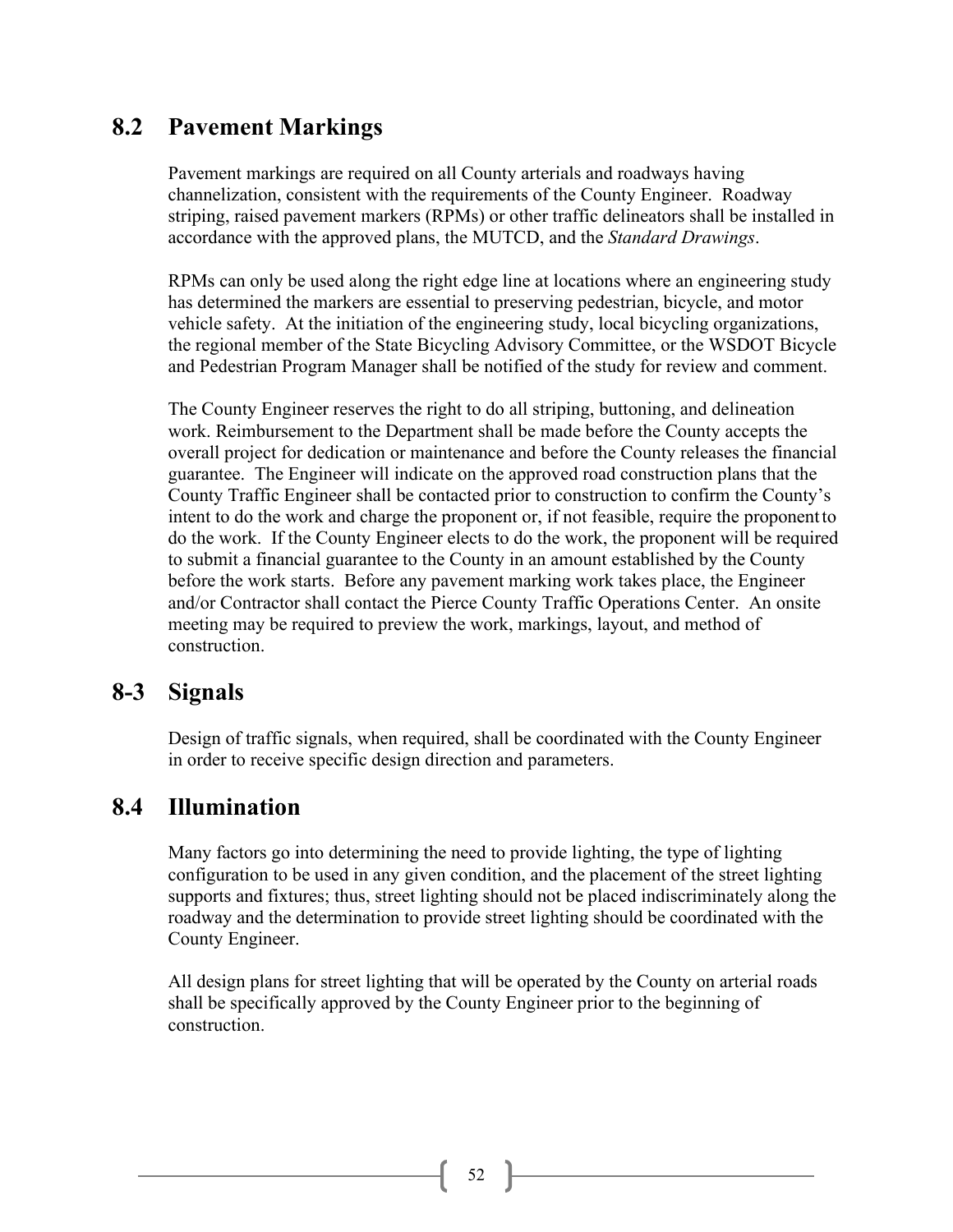For pedestrian and/or light standards that will be operated by others (e.g., franchised utilities), the proposed pedestrian and/or light standards locations shall be shown on the roadway plans for review of compliance with any development requirements or conditions. The party responsible for operating the pedestrian and/or roadway illumination system shall be identified on the plans.

Pedestrian and/or roadway illumination systems for public roadways that will be operated by parties other than the County or franchised utilities shall be located outside of the public road right-of-way.

Light Standards shall be placed such that the nearest face of the pole is a minimum of 6 feet back from the edge of traveled way when a curbed section is used. In no event shall the pole be placed closer than 2 feet from face of curb, such as when a paved shoulder or a parking lane is provided. When no curb is used, the nearest face of the pole shall be placed a minimum of 10 feet back from the edge of traveled way, but in no event shall the structure be placed closer than 0.5 feet from the back of shoulder. The light standard shall not be placed within any shoulder, sidewalk, walkway, or shared-use path. Additionally, light standards used within County right-of-way shall not conflict with overhead utilities, traffic control devices, sight distance or visibility requirements, and the base (subsurface) portion of the structure shall be flush with the surrounding ground elevation and shall not conflict with underground utilities, pavement, curbs, sidewalks, walkways, shared-use paths, or storm drainage facilities. Any overhead utilities shall be behind the light standards and not in contact with the light standards. For overhead utilities that are above the entirety of the light standard, this does not apply.

Acceptable pedestrian light standard locations in the Towne Center, Urban Corridor, Neighborhood Corridor, or Employment Corridor zones are provided in the *Standard Drawings* and the following standards shall apply:

Lighting shall be designed to prevent light trespass into the sky and adjacent properties through methods such as light shielding, downward directional lighting, or specialized fixture optics.

#### **8-4.1 Locations**

Street lighting is provided as a means of further enhancing traffic safety at the following qualifying locations:

- A. Signalized locations.
- B. When raised median channelization is installed within the traveled way to separate opposing directions of traffic and guide or prohibit left turningtraffic.

53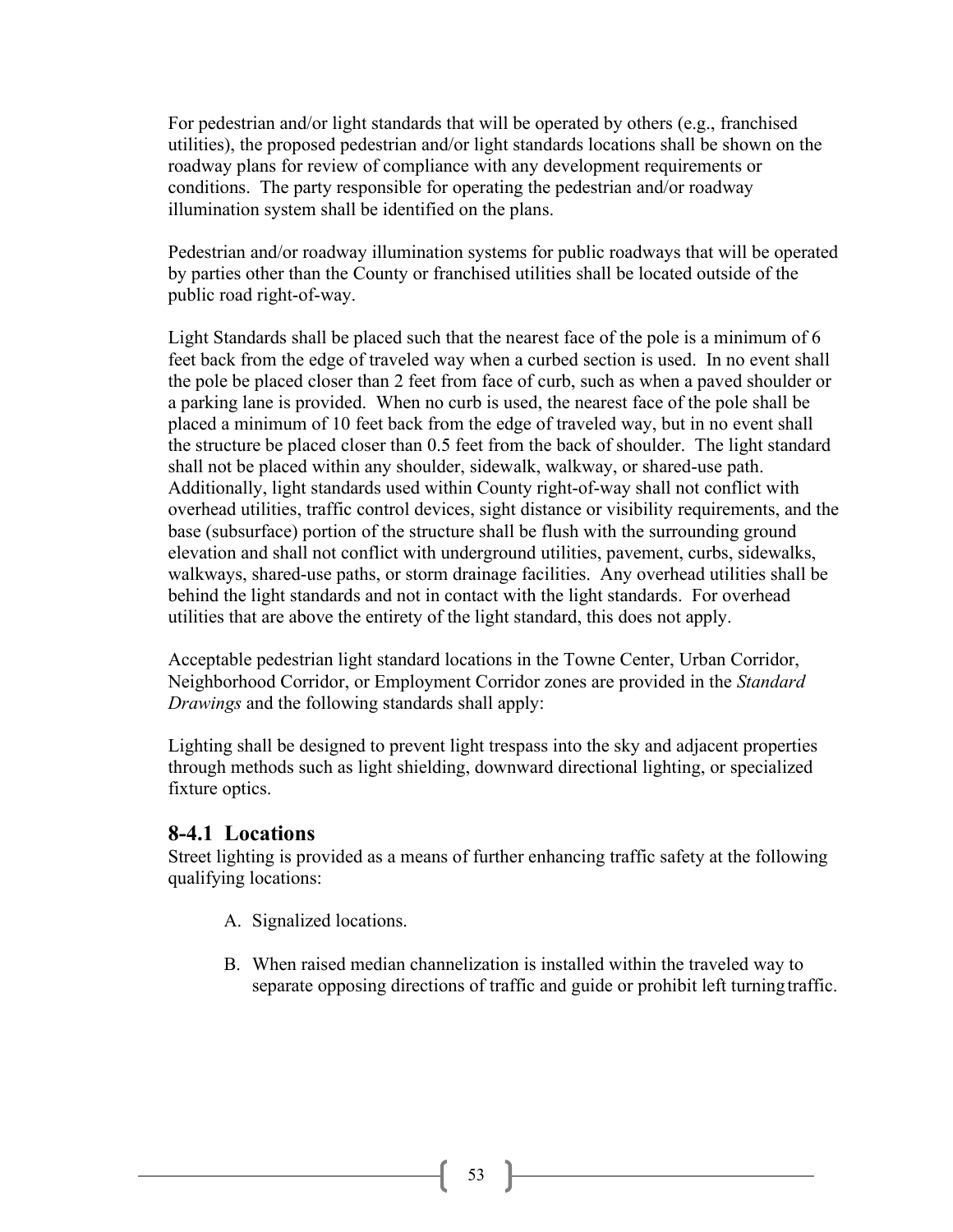- C. As a part of roadway construction or reconstruction projects, continuousstreet lighting on all major, secondary, and collector arterials that are:
	- 1. Located in areas with a highly dense concentration of urban commercial development, and in areas that have a significant concentration of both commercial and high-density multi-family development. Typical locations would be those areas adjacent to the County road system that are designated as Major Urban Centers or Community Centers by the County Comprehensive Plan, or
	- 2. More than two continuous lanes in width (excluding isolated turn pockets) and located in an urban growth area, or
	- 3. More than two lanes in width and located in rural areas that exhibit an urban growth pattern and urban density and are specifically identified and authorized by the County Council, or
	- 4. Currently providing lighting infrastructure that is owned/ operated by an entity other than Pierce County. In this case, the existing lighting infrastructure shall be removed and replaced with lighting that meets Pierce County standards and that will be owned and operated by Pierce County.
- D. Arterial locations having high reported accident histories in which a significantly large proportion of those accidents occurred at night.
- E. Arterial locations that meet 8-4.1 (A), (B), or (C), but do not currently have Pierce County lighting installed and where an adjacent parcel will be undergoing improvements or development.
- F. Intersections that have been identified for future signalization where lighting can be economically installed on a short-term basis.
- G. Locations that are identified, authorized, and funded by the Pierce County Council for traffic and pedestrian safety in the following areas:
	- 1. Established walking routes to a specific public school.
	- 2. Walking routes to a specific public park.
	- 3. Other locations determined in consultation with a school district or law enforcement agency for student safety purposes.

### **8-4.2 Lighting Standards**

Where street lighting is required on roads, the following minimum requirements shall apply:

 $54$  ]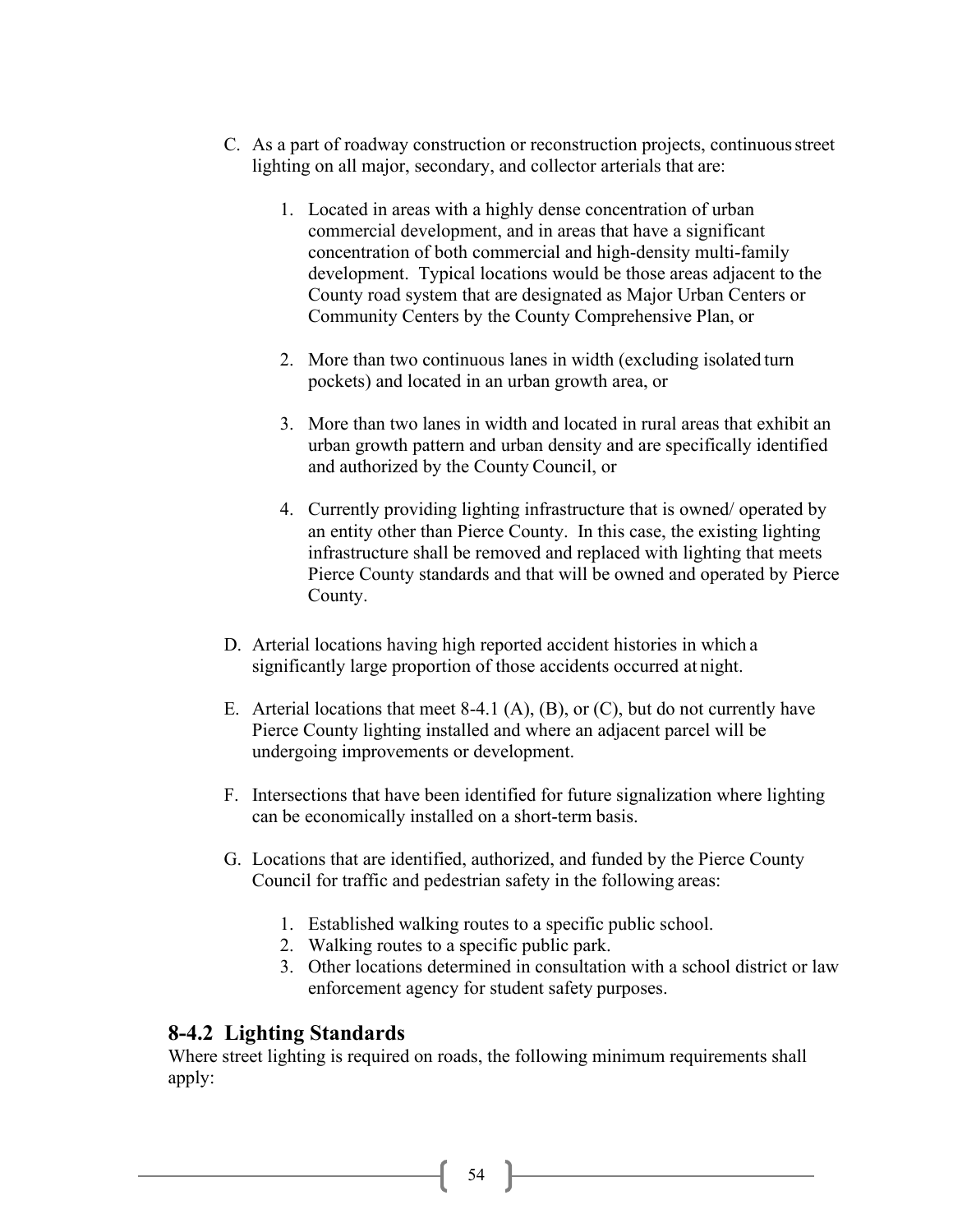- A. Lighting design levels shall be consistent with the guidelines set forth in the most current versions of the following:
	- 1. "Roadway Lighting Design Guide", published by AASHTO.
	- 2. "The Lighting Library Lighting for Exteriors" IES Standards for lighting, published by the Illuminating Engineering Society.

The minimum light levels shall meet the following:

| Light Level and Uniformity Ratio Chart |                         |                |                |
|----------------------------------------|-------------------------|----------------|----------------|
|                                        | <b>Minimum</b>          |                |                |
|                                        | Average                 |                |                |
|                                        | <b>Maintained</b>       | <b>Minimum</b> | <b>Maximum</b> |
|                                        | <b>Horizontal Light</b> | Light          | Uniformity     |
| Location                               | Level (fc)              | Level (fc)     | (avg/min)      |
| Arterial Roadway*                      | 0.8 to 1.2              | 0.2            | 3:1            |
| Signalized Intersection*               | $2.0 \text{ to } 2.4$   | 0.2            | 3:1            |
| Roundabout*                            | 1.8 to 2.4              | 0.2            | 3:1            |
| Midblock RRFB*                         | 1.8 to 2.4              | 0.2            | 4:1            |
| Sidewalks Along An Arterial Roadway    | 0.4                     | 0.2            | 4:1            |
| Sidewalk Pedestrian Lighting (TCTR,    |                         |                |                |
| UCOR, ECPR, & NCOR)                    | 1.0                     | 0.5            | 4:1            |

**Light Level and Uniformity Ratio Chart**

\* Contact Traffic Engineering to determine actual design Average Light Level

B. For local road intersections and Local Road Cul-de-sacs within urban residential subdivisions, the minimum average maintained lighting level shall be 4 lux (0.4 footcandles) with an average to minimum uniformity ratio of 6:1. The typical lamp used should not exceed 150 watt or equivalent, for energy efficient lighting such as LED or other approved options. Total downward luminaire efficiency should be at least 50 percent.

For arterials and arterial intersections, lighting design levels will be provided by the Office of County Engineer.

#### **8-4.3 Street Lighting in Developments**

Street lighting is required in all new urban developments located in urban growth areas of Pierce County at the following locations:

- A. Signalized intersections.
- B. Intersections controlled by a "Stop" or "Yield" sign.
- C. Uncontrolled intersections.
- D. The end of any cul-de-sac.

55